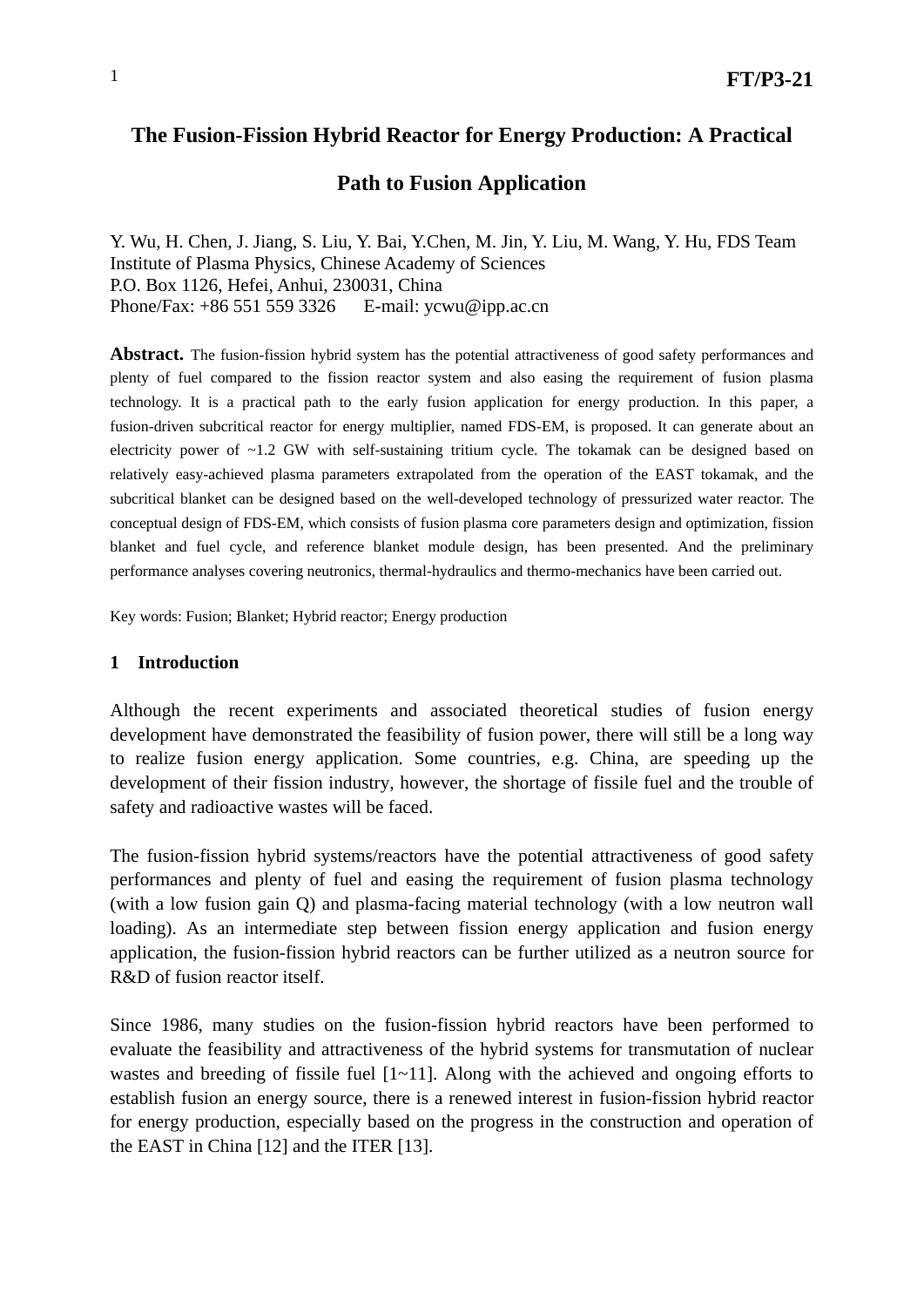This contribution proposes a practical path to the early fusion application for energy production in a sub-critical reactor, which is based on available fusion technologies (the level extrapolated from the operation of the EAST tokamak) and mature fission reactor technologies such as PWR (Pressurized Water Reactor) technology.

## **2 Fusion plasma core**

The fusion-driven subcritical system for energy production named FDS-EM (Energy Multiplier), as one of the series FDS fusion reactor concepts [14-17], can generate about an electricity power of  $\sim$ 1.2GW with self-sustaining tritium cycle, which is driven by a tokamak core of the fusion power of  $\sim$ 50MW. The tokamak can be designed based on relatively easy-achieved plasma parameters extrapolated from the operation of the EAST tokamak considering the progress in recent experiments and associated theoretical studies of magnetic confinement fusion plasma.

A set of reference plasma parameters of FDS-EM is selected by using SYSCODE code [18], which is developed by FDS Team, and optimized in the MHD equilibrium calculation using EFIT equilibrium code [19]. FIG.1 shows the magnetic configuration, the profiles of current density and plasma pressure of FDS-EM. The main plasma parameters of FDS-EM are listed in TABLEⅠ, as well as the parameters of the EAST and ITER for purpose of comparison.

|                                                                                                 | Parameters<br>Design |                                                                        |                                                                                  |
|-------------------------------------------------------------------------------------------------|----------------------|------------------------------------------------------------------------|----------------------------------------------------------------------------------|
|                                                                                                 | <b>FDS-EM</b>        | <b>EAST</b>                                                            | <b>ITER</b>                                                                      |
| Major radius(m)                                                                                 | 4                    | 1.7                                                                    | 6.2                                                                              |
| Minor radius(m)                                                                                 |                      | 0.4                                                                    | 2.0                                                                              |
| Aspect ratio                                                                                    | 4                    | 4.25                                                                   | 3.1                                                                              |
| Plasma elongation                                                                               | 1.7                  | 1.7                                                                    | 1.85                                                                             |
| Triangularity                                                                                   | 0.45                 | 0.6                                                                    | 0.33                                                                             |
| Toroidal magnetic field on axis (T)                                                             | 5.1                  | 3.5                                                                    | 5.3                                                                              |
| Fusion power(MW)                                                                                | 49.26                |                                                                        | 500                                                                              |
| Plasma current(MA)                                                                              | 6.1                  |                                                                        | 15                                                                               |
| Neutron wall loading $(MW/m^2)$                                                                 | 0.17                 |                                                                        | 0.57                                                                             |
| Fusion gain                                                                                     | 0.95                 |                                                                        | $\geqslant$ 5                                                                    |
| 8000<br>7000<br>6000<br>5000<br>J (kA/m <sup>--</sup> 2)<br>4000<br>3000<br>2000<br>1000<br>2.8 | 3.6<br>3.2<br>3.4    | current density J and pressure P profiles<br>3.8<br>4.2<br>4,4<br>R(m) | $2.50 - 06$<br>↓≒<br>$2e + 06$<br>$1.5e + 06$<br>$10*06$<br>500000<br>4.6<br>4.8 |

 $(2.400)$ 

#### TABLEⅠ: THE CORE PARAMETERS OF FDS-EM, EAST AND ITER.

*FIG. 1 Magnetic configuration and profiles of current density and plasma pressure*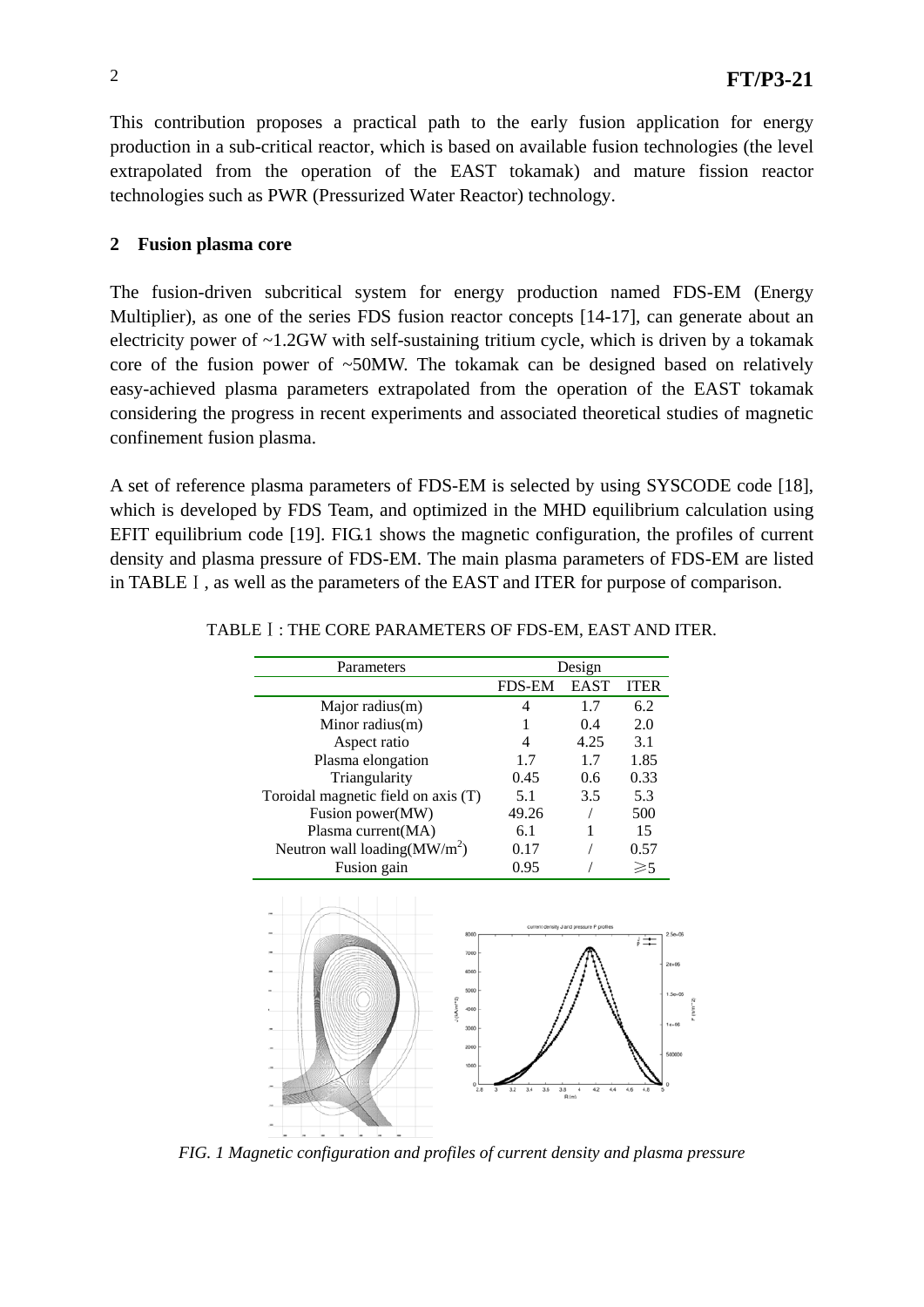## **3 Blanket concept and reference module design**

## **3.1 Fission blanket and fuel cycle**

The general design of the FDS-EM is to have the subcritical blanket which interacts with a copious source of fusion neutrons provided by the fusion core to achieve tritium breeding and energy multiplication on the basis of the fission and fusion fuel cycle. The blanket system has been designed based on the well-developed technologies of pressurized water reactor. Besides the shielding modules, two types of functional blanket modules i.e. tritium breeding module (TBM) and fission energy production module (EPM) are designed, respectively, for the inner board, which is only designated to breed tritium, and the outer board, which is designated to produce energy with fission materials.

The low activation ferritic-martensitic steel (RAFM) is considered as a candidate structural material because of its good performance in the highly corrosive and radiative environment. The fission materials in the blanket of EPM compose of depleted uranium as the fissile fuel breeding material and plutonium isotopes as neutron multiplier with long-lived Minor Actinides (MA), i.e.  $^{237}$ Np.<sup>241</sup>Am,  $^{243}$ Am,  $^{244}$ Cm, together as a fuel package complying with the composition of the spent fuel directly unloaded from the commercial fission power plants (e.g. PWR) so as to escape the hard separation process of those isotopes. The fuel form of dioxide is adopted to palliate the reprocessing technology of the spent fuel. And the light water is served as the coolant as well as the neutron moderator for the outer board. LiPb in breeding-zones severs not only as tritium breeder but also as coolant by itself. Pb is also a kind of neutron multiplier. The reference module, basic material compositions and radial configuration is shown in FIG. 2 and TABLEⅡ.

The main design objectives of the blanket are to achieve the balance of possible fuel support and to keep the blanket system operating for a long time such as 5 years, without fuel loading and unloading. In this design, homogeneous fissile core is considered as the reference core design concept. The blanket electric power is set to about 1.2 GW in order to obtain about a net power of 1.0 GW considering the consumption of pumping power, heating power and the power for other auxiliary systems. The total heat power is assigned to about 3.5~4.5 GW with the thermal efficiency  $\sim$ 33% using water as the coolant. The energy multiplication factor (EM) in the subcritical blanket is expected to be 70~90.



*FIG. 2 Radial configuration of FDS-EM*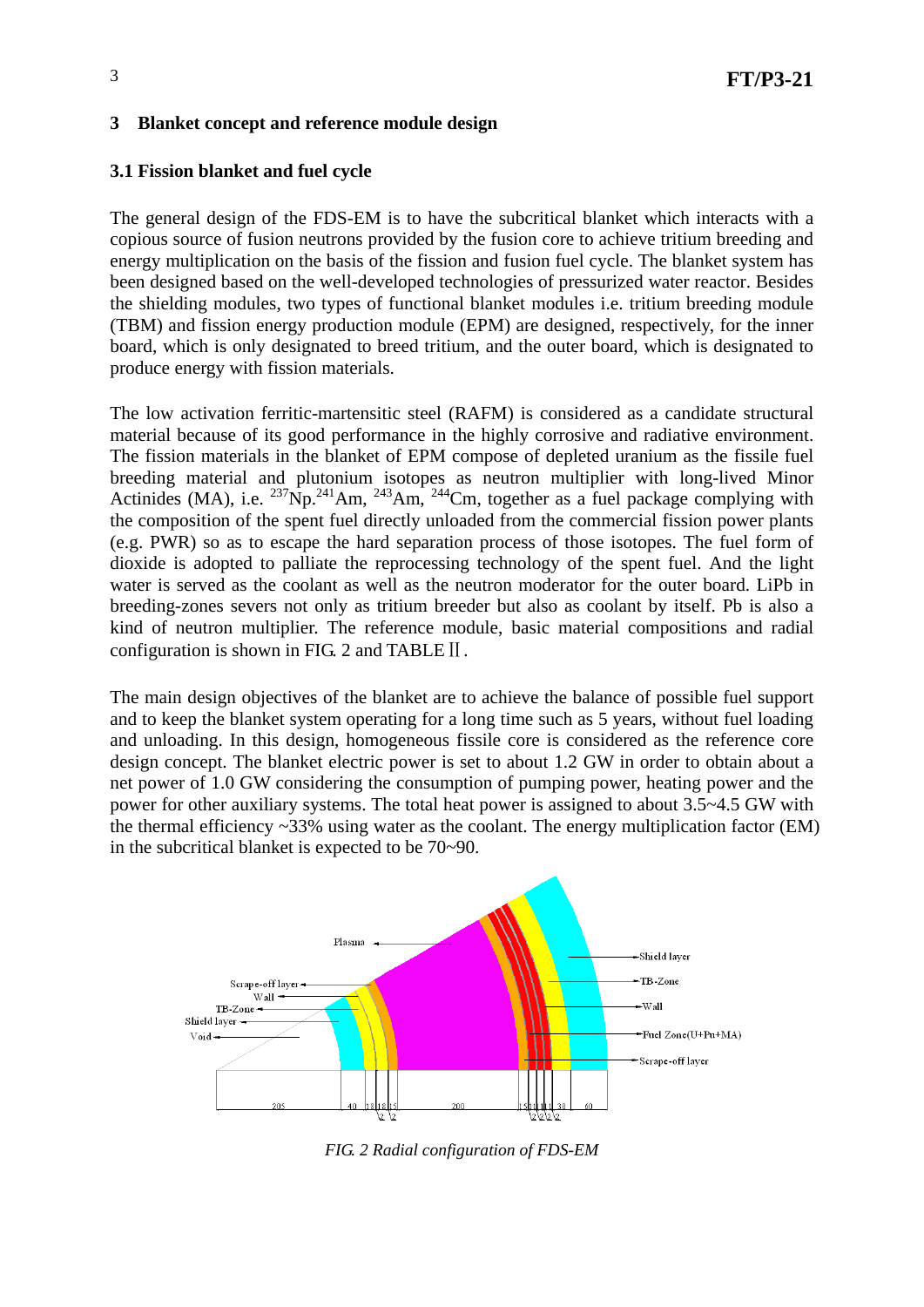| <b>Zones</b>            | Material component $(\%)$                         | Thickness (cm) |
|-------------------------|---------------------------------------------------|----------------|
| <b>Inboard blanket</b>  |                                                   |                |
| <b>FW</b>               | RAFM steel $(50) + H2O (50)$                      | 2              |
| Tritium breeding zone   | LiPb $(^{6}$ Li:90%) (100)                        | $18\times2$    |
| Structural walls        | RAFM steel $(50) + H2O (50)$                      | 2              |
| Shield layer            | RAFM steel $(50) + H2O (50)$                      | 40             |
| <b>Outboard blanket</b> |                                                   |                |
| <b>FW</b>               | RAFM steel $(50) + H2O (50)$                      | 2              |
| Fuel zone $1/2/3$       | $UO2(43.31)+PuO2(14.9)+MAO2(1.79)+Zr(10)+H2O(30)$ | $11\times3$    |
| Structural walls        | RAFM steel $(50) + H2O (50)$                      | $2\times3$     |
| Tritium breeding zone   | LiPb $(^{6}Li:90\%)$ (100)                        | 30             |
| Shield layer            | RAFM steel $(50) + H2O (50)$                      | 60             |

TABLEⅡ: ATERIAL COMPOSITIONS AND RADIAL SIZES OF FDS-EM

#### **3.2 Blanket reference module design**

FDS-EM blanket is a fusion driven hybrid blanket for energy production by fission fuel and breeding tritium by breeder material. It is designed considering the availability of the current PWR technology [20-21] and feasibility of tritium breeding blanket technology for early application [11].

FDS-EM blanket as shown in FIG.3 features a banana type module of 7.5 degree section angle, closed by steel wall and internally supported by stiffening plate, using promising RAFM steel e.g. the CLAM (China Low Activation Martensitic) steel [22] as structure material. It is divided into the thick first wall (FW) containing coolant tube bundles, fission fuel zone, thick stiffening plate (SP) containing coolant tube bundles and tritium breeding zone in radial direction. The circle tubes lead coolant water flowing down. The coolant water collects at bottom, and then feeds into fission fuel zone cooling fuel assemblies. The entire structure design with FW, side wall (SW), and stiffening plate may sustain 15.5 MPa water coolant pressure.



*FIG.3 Schematic view of EM outboard blanket* 

The LiPb serves as tritium breeder and coolant which self-cools the breeding zone in six channels parallelly at the rear of blanket. The LiPb is fed into blanket from the top of the blanket and flow out at the bottom. This scheme can easily empty LiPb in an accident by gravity. The coating in the LiPb chaneel is employed to mitigate MHD pressure drop and reduce tritium permeation.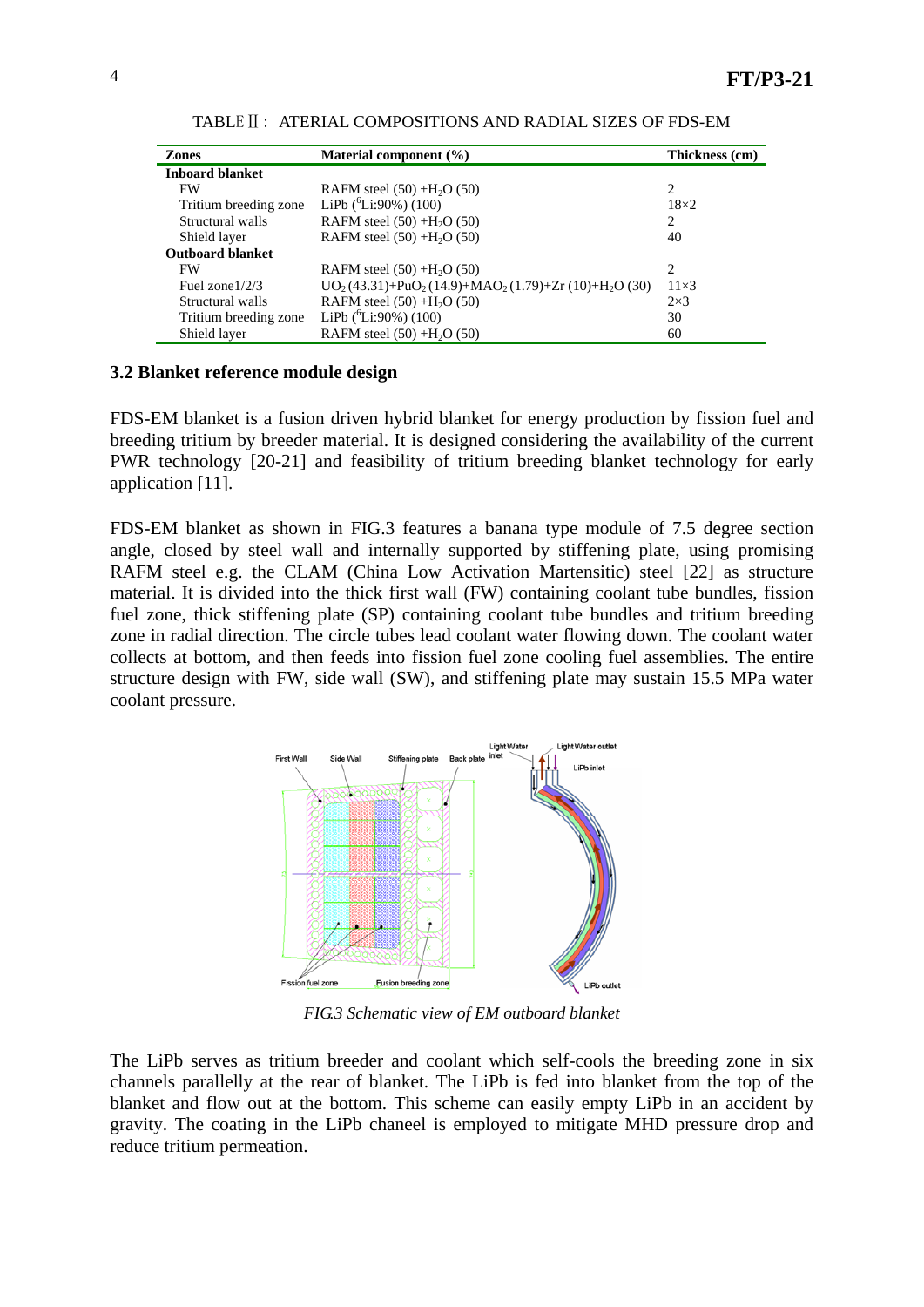# **4. Preliminary performance analyses**

# **4.1 Neutronics analysis**

The main purpose of neutronics design and analysis is to optimize the composition and spatial arrange in the functional zones and the fuel cycle to achieve tritium self-sufficiency, sufficient energy gain and enough safety margin in the normal operation and all transient events. The main neutronics constraints and objectives of FDS-EM blanket are listed in TABLE Ⅲ, where the units of UPWRx is defined as the equivalent amount of identified x-isotopes from the spent fuel at the burnup of 33,000MWD/MTU from a standard 3000MW PWR in a full power year.

| <b>Items</b>                 | constraints and objectives                                |
|------------------------------|-----------------------------------------------------------|
| <b>Keff</b>                  | $\leq$ 0.95 (safety margin limit)                         |
| $Pd_{max}(MW/m^3)$           | $\leq$ 100 (cooling capability limit)                     |
| <b>TBR</b>                   | $\geq 1.05$ (tritium sustainability limit)                |
| Energy multiplication        | 70~90                                                     |
| Fuel initial loading balance | To keep equivalence of loaded Pu, MA in the unit UPWR     |
| Fuel cycle                   | To operate for 5 years without fuel loading and uploading |

TABLE Ⅲ: MAIN CONSTRAINTS AND OBJECTIVES OF NEUTRONICS DESIGN PARAMETERS

To evaluate and optimize the performances of the blanket system, the neutronics calculations have been performed with the code VisualBUS [23] and the multigroup Hybrid Evaluated Nuclear Data Library (HENDL) [24]. The time-dependant fuel loading and cycling are preliminarily optimized based on the 1D geometrical model.

A set of preliminarily optimized paramemeters presented in TABLE Ⅳ show a set of reference parameters of the blanket system which can operate for 5 years without fuel loading and unloading. This system can achieve fuel burnup of 51,933 MWD/T(HM), the same magnitude as that of commercial PWR[25]. The highest effective multiplication factor of 0.932 can meet the design limit of less than 0.95. The mean energy multiplication can be 79, which means the system can obtain the electricity power of 1.2 GW. The calculation results show that the preliminary blanket concept design can meet the requirements of tritium self-sufficiency and the sufficient energy multiplication.

| <b>Burnup</b> | <b>Inventories</b>   |              | $K_{\text{eff}}$<br>$P_{th}$ |       | <b>Energy</b> | <b>TBR</b><br><b>Max power</b> |                       |      |
|---------------|----------------------|--------------|------------------------------|-------|---------------|--------------------------------|-----------------------|------|
| (year)        | $\mathbf{U}$<br>(kg) | Pu<br>(UPWR) | <b>MA</b><br>(UPWR)          |       | (GW)          | multiplication                 | density<br>$(W/cm^3)$ |      |
| $\bf{0}$      | 504144               | 592          | 592                          | 0.932 | 4.52          | 90                             | 53.8                  | 1.34 |
| 1             |                      |              |                              | 0.927 | 4.23          | 85                             | 50.9                  | 1.25 |
| $\mathbf{2}$  |                      |              |                              | 0.924 | 4.01          | 80                             | 48.8                  | 1.19 |
| 3             |                      |              |                              | 0.920 | 3.84          | 76                             | 47.1                  | 1.14 |
| 4             |                      |              |                              | 0.917 | 3.69          | 74                             | 45.7                  | 1.10 |
| 5             |                      |              |                              | 0.914 | 3.56          | 72                             | 44.4                  | 1.06 |
| Mean          |                      |              |                              |       | 3.96          | 79                             |                       | 1.18 |

TABLE Ⅳ: MAIN NEUTRONICS PARAMETERS FOR FDS-EM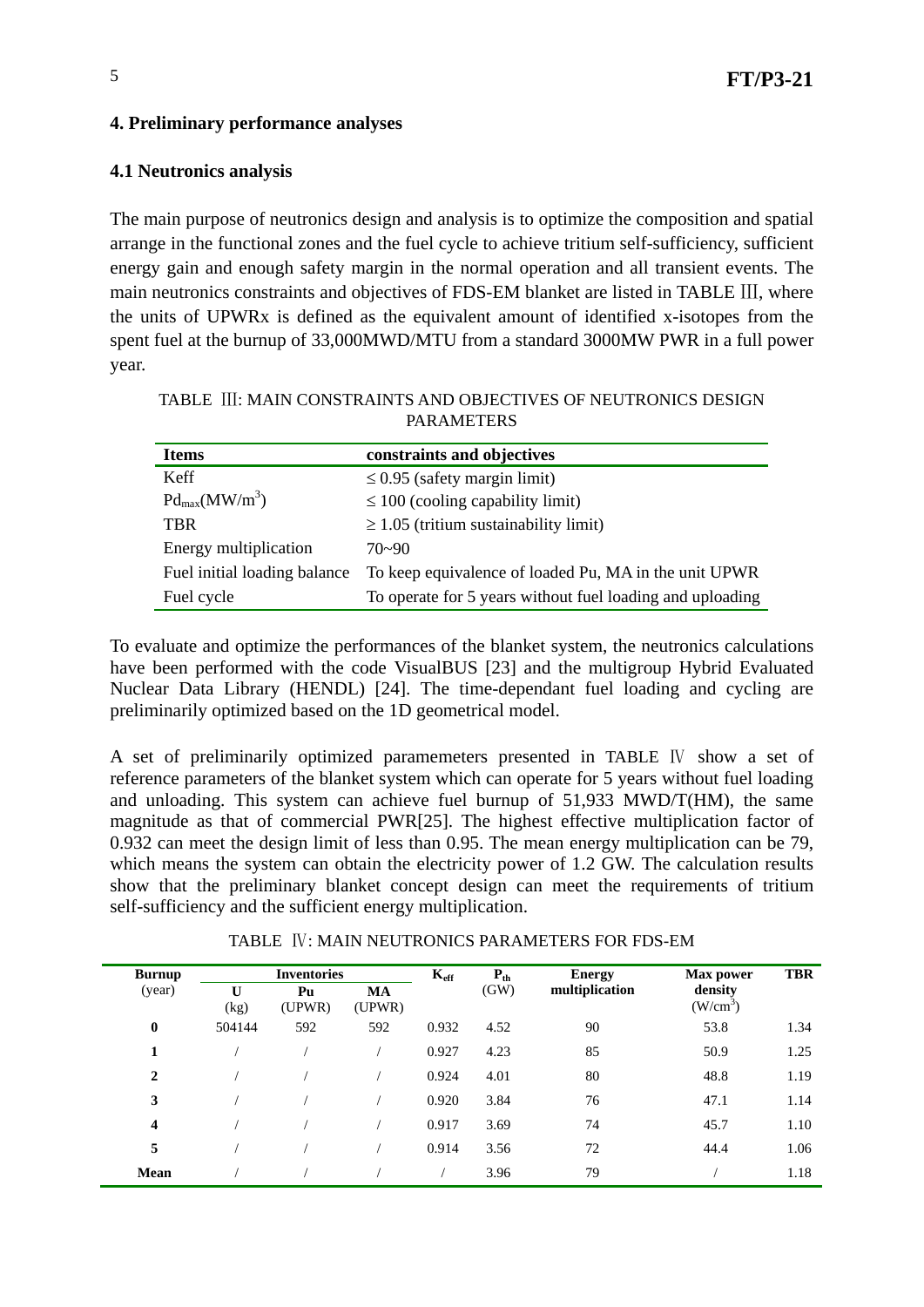# **4.2 Thermal-hydraulics analysis**

Thermal-hydraulics analysis of FDS-EM blanket is performed based on the design requirement limits of structural material and coolant. The vaporizing temperature for the water coolant is 345°C at 15.5MPa. The lower operation temperature of RAFM steel is 200~300ºC, owing to the low temperature irradiation-induced hardening and embrittlement effects. And the highest operation temperature of RAFM steel is 550 ºC.

In this analysis, the operation pressure is selected as 15.5MPa, corresponding to the system coolant pressure of commercial PWRs, e.g., Chinese Dayawan PWR [26]. The coolant velocity in fission zone is designed to be 4.9m/s in the fuel assembly. The outlet temperature of water coolant in fission zone is assumed to be 328 ºC lower than vaporizing temperature. The inlet and outlet temperature of LiPb in breeding zone are designed 300 °C and 500 °C. respectively.

The thermal-hydraulics parameters are summarized in TABLE Ⅴ.

TABLE V: THE THERMAL-HYDRAULICS PARAMETERS FOR EM BLANKET

|                                     | Parameters         |
|-------------------------------------|--------------------|
| <b>Fission zone</b>                 |                    |
| Coolant                             | Water              |
| Operation pressure                  | 15.5MPa            |
| Velocity                            | 4.9 <sub>m/s</sub> |
| Flow rate                           | $280$ kg/s         |
| Inlet temperature                   | $291^{\circ}$ C    |
| Outlet temperature                  | $328$ °C           |
| <b>Hydraulics</b> loss              | 0.7MPa             |
| Max. temp. on cladding shell of rod | 338.5°C            |
| <b>Fusion Zone</b>                  |                    |
| Coolant                             | LiPh               |
| LiPb velocity                       | 0.14m/s            |
| MHD pressure drop                   | 0.002MPa           |
| Inlet temperature                   | $300^{\circ}$ C    |
| Outlet temperature                  | 500°C              |

## **4.3 Thermo-mechanics analysis**

The calculations and analyses of thermal-stress of the FDS-EM blanket module have been carried out based on 2D finite element model by using commercial finite element code ANSYS. The thermal and stress distributions are shown in FIG. 6. The maximum temperature of first wall is 429°C, lower than the highest operation temperature limit of RAFM steel. The maximum thermal stress is 382MPa, satisfying 3Sm criteria of structure material.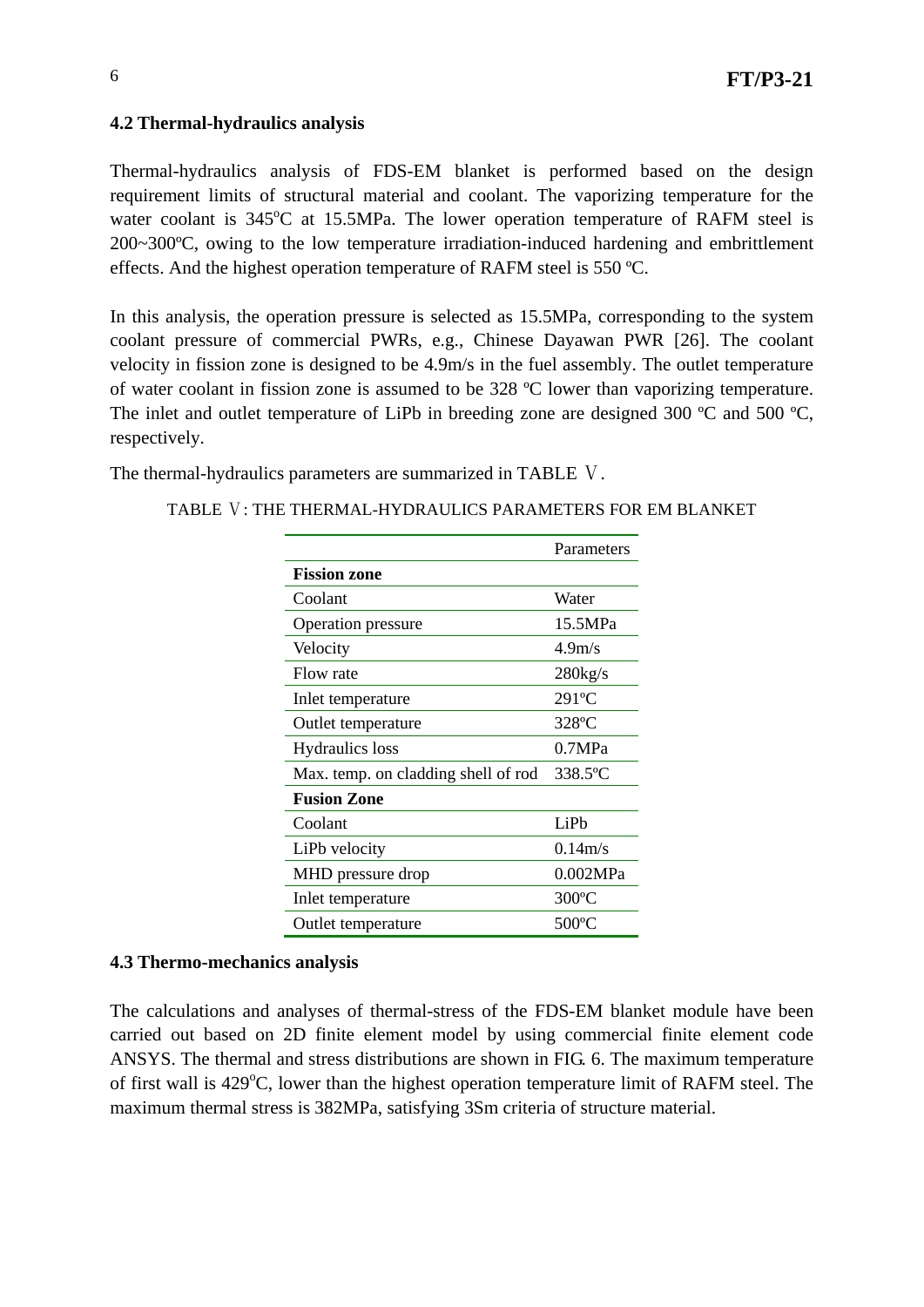

*FIG. 6 Distributions of temperature (Left) and stress*(*Right*)*of FDS-EM blanket* 

## **5. Summary**

A fusion-fission hybrid reactor concept for energy production is proposed based on relatively easy-achieved plasma parameters conservatively extrapolated from the plasma conditions of EAST and the realizable technology of PWR. The conceptual design of FDS-EM, which consists of fusion plasma core parameters design and optimization, fission blanket and fuel cycle, and reference blanket module design, has been performed. The preliminary performance analyses covering neutronics, thermal-hydraulics and thermo-mechanics have been carried out showing that the conceptual design can meet the requirements of tritium self-sufficiency, sufficient energy gain, and structrual material requirement. The further economics analysis, compared with the pure fusion system and the pure fission PWR, and enviroment and safe assessment will be carried out in the next step.

## **Acknowledgements**

This work is supported by the Knowledge Innovation Program of the Chinese Academy of Sciences and by the National Natural Science Foundation of China with grant No. 10675123.

## **References**

- [1] H. Nifenecker, S. David, J. M. Loiseaux and A. Giorni, Hybrid Nuclear Reactors, Progress in Particle and Nuclear Physics 43 (1999) 683-827.
- [2] W. C. Wlokenhause. The Controlled of Thermonuclear Reactor as a Fission Product Burner. Trans. Am. Nucl. Soc., (1972) 15.
- [3] Y. Gohar. Fusion solution to dispose of spent nuclear fuel, transuranic elements, and highly enriched uranium. Fusion Engineering and Design, (2001) 58-9, 1097-1101.
- [4] E. A. Hoffman, W. M. Stacey. Nuclear and fuel cycle analysis for a fusion transmutation of waste reactor. Fusion Engineering and Design, (2002) 63-4, 87-91.
- [5] W. M. Stacey, J. Mandrekas, E. A. Hoffman, et al. A fusion transmutation of waste reactor. Fusion Engineering and Design, (2002) 63-4, 81-86.
- [6] D. Ridikas, R. Plukiene, A. Plukis, et al. Fusion-fission hybrid system for nuclear waste transmutation (I): Characterization of the system and burn-up calculations. Progress in Nuclear Energy, (2006) 48, 235-246.
- [7] S. Sahin, M. Ubeyli. LWR spent fuel transmutation in a high power density fusion reactor. Annals of Nuclear Energy, (2004) 31, 871-890.
- [8] M. Ubeyli. Transmutation of minor actinides discharged from LMFBR spent fuel in a